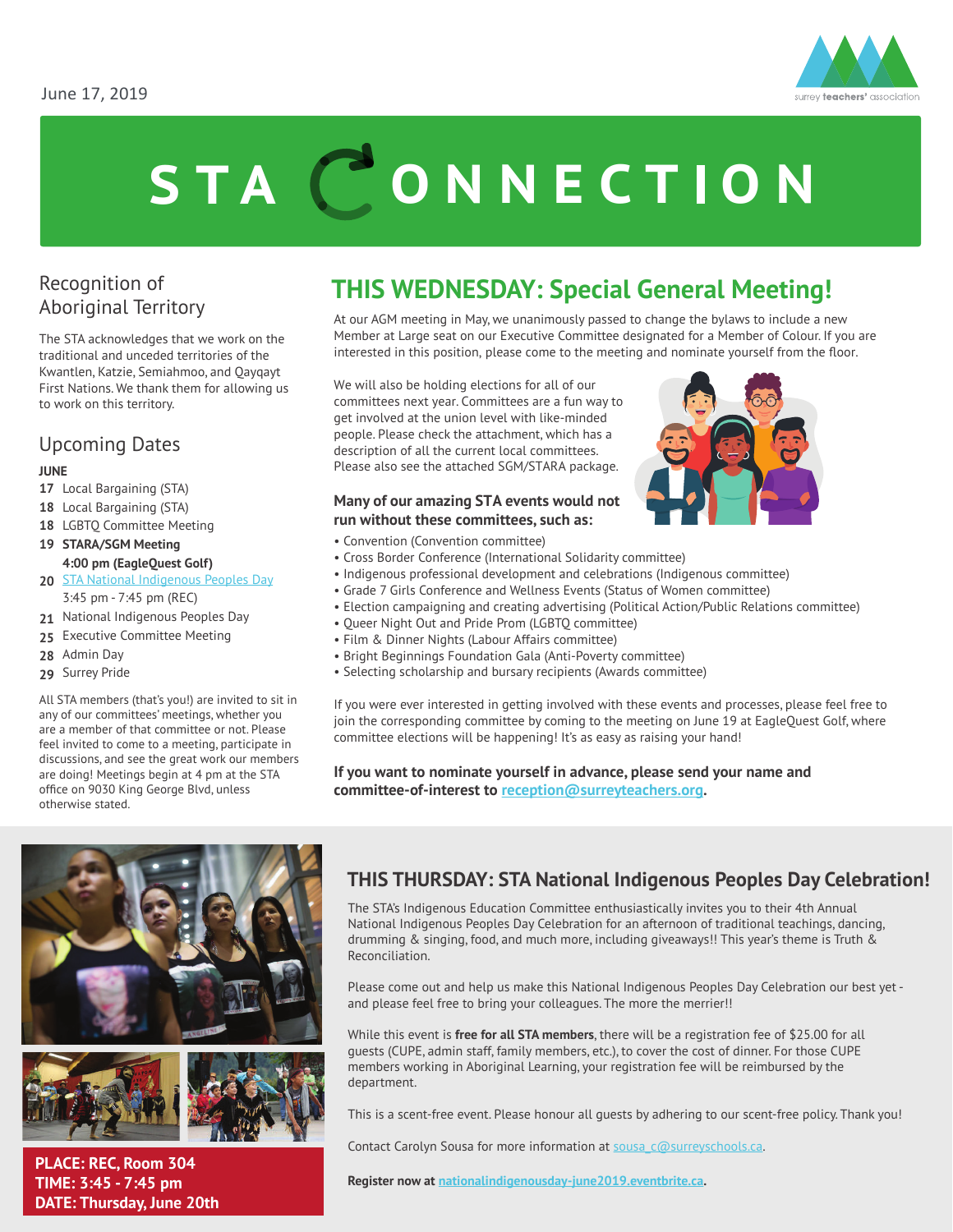# **BARGAINING UPDATE!**

**For those of you who couldn't make it to Lord Tweedsmuir on the 12th, we will hold a second bargaining update before we break for summer.** 

**Please feel welcome to come to Guildford Park Gym on June 26th 3:30-4:30 for an update and a chance to ask questions.** 

#### **Postcard Campaign**

**TIME FOR A** 



Thanks to all staff reps who have distributed our postcards to members in their boxes or held postcard writing lunches in their schools… and thanks to all STA members who have written a card to their MLA. If you would like us to mail them for you please pop them in the courier to us at STA #000 and we are happy to affix postage and send them on. We need to keep up the pressure during bargaining.

#### **TTOCs who may qualify for EI over the summer**



**If you couldn't make it to the workshop we held at the STA on the 13th, you can access the information via this short video**  https://www.youtube.com/watch?  $\frac{1}{2}$  feature=youtu.be **that is available on the BCTF website. You can see all the slides that were presented live last week.**

#### **Remedy Update**

Remedy that is not delivered by the end of this school year should roll over to the next school year. The only exceptions are people who retire or leave the district, or who will be on a long-term leave for most of 2019-20; Those members' remedy will be paid out.

#### **GRIEVANCE: Failures-to-Fill**

The STA has filed a grievance regarding the District's practice to direct non-enrolling teachers to cover failure to fill for classroom teachers. The STA is therefore collecting data to support this grievance by requesting that staff reps regularly report failures to fill. In an effort to make this task as quick and efficient as possible, we have created a new format for reporting failures to fill. Please use the [this link](https://docs.google.com/forms/d/e/1FAIpQLSfaM0t0AXyEZUyMpAt71QxCAd35PHT8Jf4uyw33jX8Clg0dWw/viewform) to report failures to fill at your school.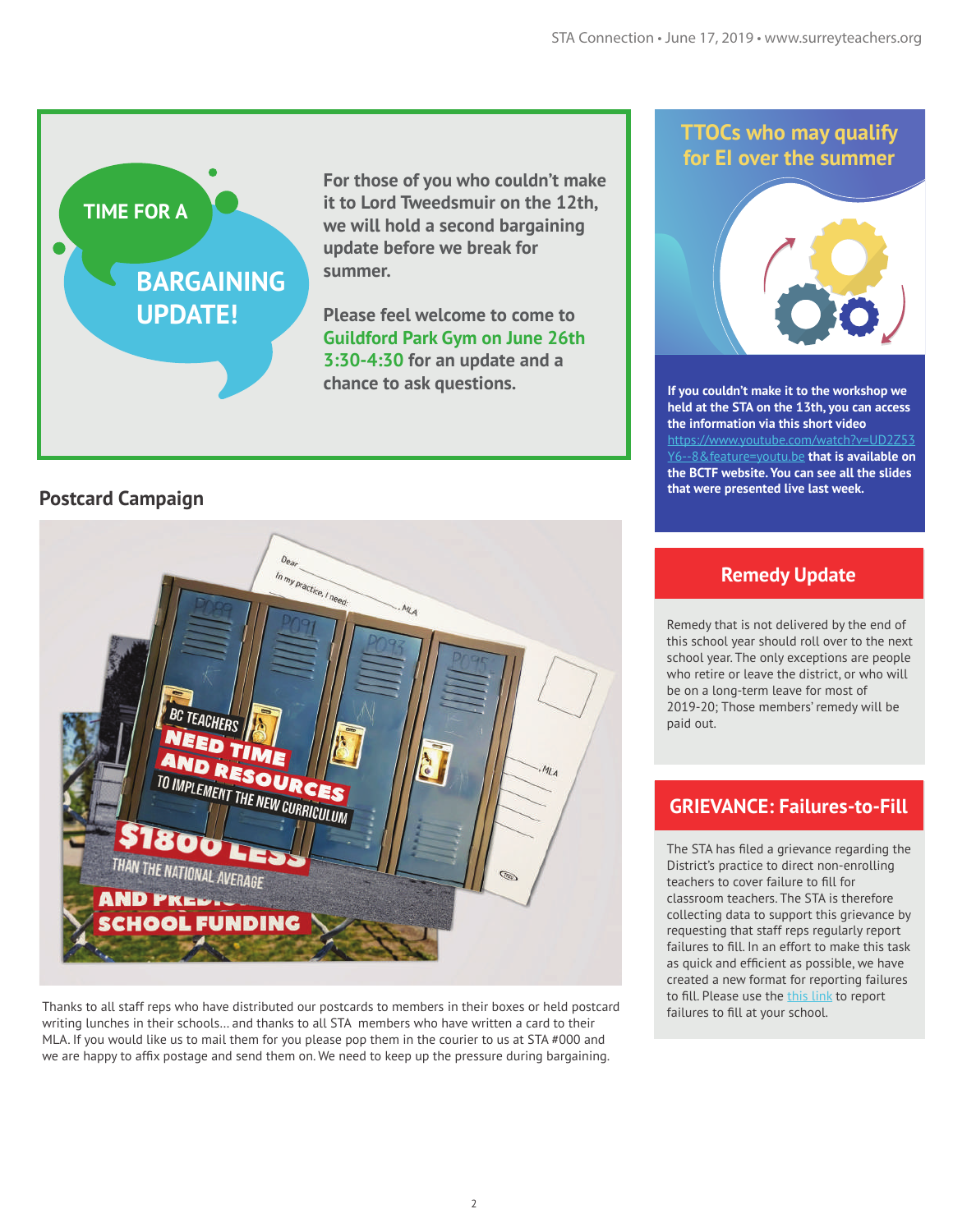#### **TTOC Experience Transfer: Make Sure You Get Paid For Your Experience!**

Did you know that your TTOC experience is not automatically factored into your pay level when you get a contract? You need to apply to have it transferred.

The deadline to apply to have your TTOC Experience transferred to your Contract Teaching Experience is June 30! Sign and send the form ([https://www.surreyteachers.org/wp-content/uploads/2019/05/TTOCTransferRequestForm-June.pdf\)](https://www.surreyteachers.org/wp-content/uploads/2019/05/TTOCTransferRequestForm-June.pdf) to the District (Attn: HR/Payroll). It might make you eligible for an incremental increase in September!

Your pay increment (step level) is based on your teaching experience. Contract teachers move up one step on the pay scale after 10 months of full-time experience. Incremental increases take place automatically on September 1 and January 1 each year.

TTOCs are also eligible to move up the pay scale based on their experience: 17 days of TTOC experience equals one month of contract experience. If you have received a contract this year, and have previously accumulated TTOC experience, you can complete a form asking Payroll to convert TTOC experience to contract experience, because the combination of the two might make you eligible for an incremental increase. Payroll will not do this unless you request that your TTOC days and contract months are merged.

If you are a part-time contract teacher AND you work occasionally as a TTOC, you are also eligible to convert your accumulated TTOC experience to Contract experience.

For example: Taylor Smith teaches three days per week at an elementary school in a contract assignment. On Thursdays and Fridays, they TTOC. Taylor has 70 days of TTOC experience accrued in their TTOC experience bank. They also have 7 months of contract teacher experience accrued. In November 2018, Taylor applied to have their TTOC experience transferred to their contract teacher bank. The 70 days Taylor has accrued will be converted to months by dividing by 17. 70 divided by 17 is 4 whole months with 2 days remaining. The four months will be transferred to Taylor's contract teacher bank and the 2 days will remain in their TTOC bank. Taylor will now have 11 months in their contract teacher experience bank. This means that on January 1, 2019, Taylor moved from Step 0 on the salary grid to Step 1. Taylor will be able to transfer their TTOC experience twice per year.

The next incremental increase will be September 1, 2019. Teachers should have their [form](https://www.surreyteachers.org/wp-content/uploads/2019/05/TTOCTransferRequestForm-June.pdf) into Payroll, no later than June 30, 2019 in order to receive an increase in September. If there's any confusion, or you have questions, please contact Grievance Officer, Mark Keelan via grieve2@surreyteachers.org.

#### **Reminder: Submit Your Receipts!**

Do you have any outstanding, unclaimed expenses from this school year? Have you filed your claim to be reimbursed for Pro-D or other related expenses? STA Committee members and Staff Reps, do you have any receipts that need to be sent in?

This is a friendly reminder to complete your expense vouchers and submit your paperwork (including receipts!) **ASAP**! The STA's fiscal year ends on June 30 and Donna is trying hard to get everyone paid. Please help her out by not waiting until the bitter end to get your paperwork in! Can't find your sheet? Download it [here.](https://www.surreyteachers.org/wp-content/uploads/2018/10/STA-ExpenseVoucher-2018-19.pdf) Forms can be sent via courier #000 to the STA office. Attention: Donna Stewart.



#### **Have You Moved Recently?**

Does the **STA** have your current, up-to-date, contact information? Please let us know if you have moved.



#### **Universal Public Pharmacare**

Did you know that almost 30% of households in BC don't take their medications as prescribed because they can't afford to?

The [final report](https://www.canada.ca/en/health-canada/corporate/about-health-canada/public-engagement/external-advisory-bodies/implementation-national-pharmacare/final-report.html) of the Advisory Council on the Implementation of National Pharmacare was just released, and it calls for a public universal Pharmacare program for all Canadians. The BCTF endorsed the Canadian Labour Congress campaign, "A Plan for Everyone", and is asking teachers to continue advocating to their MPs in advance of the federal election.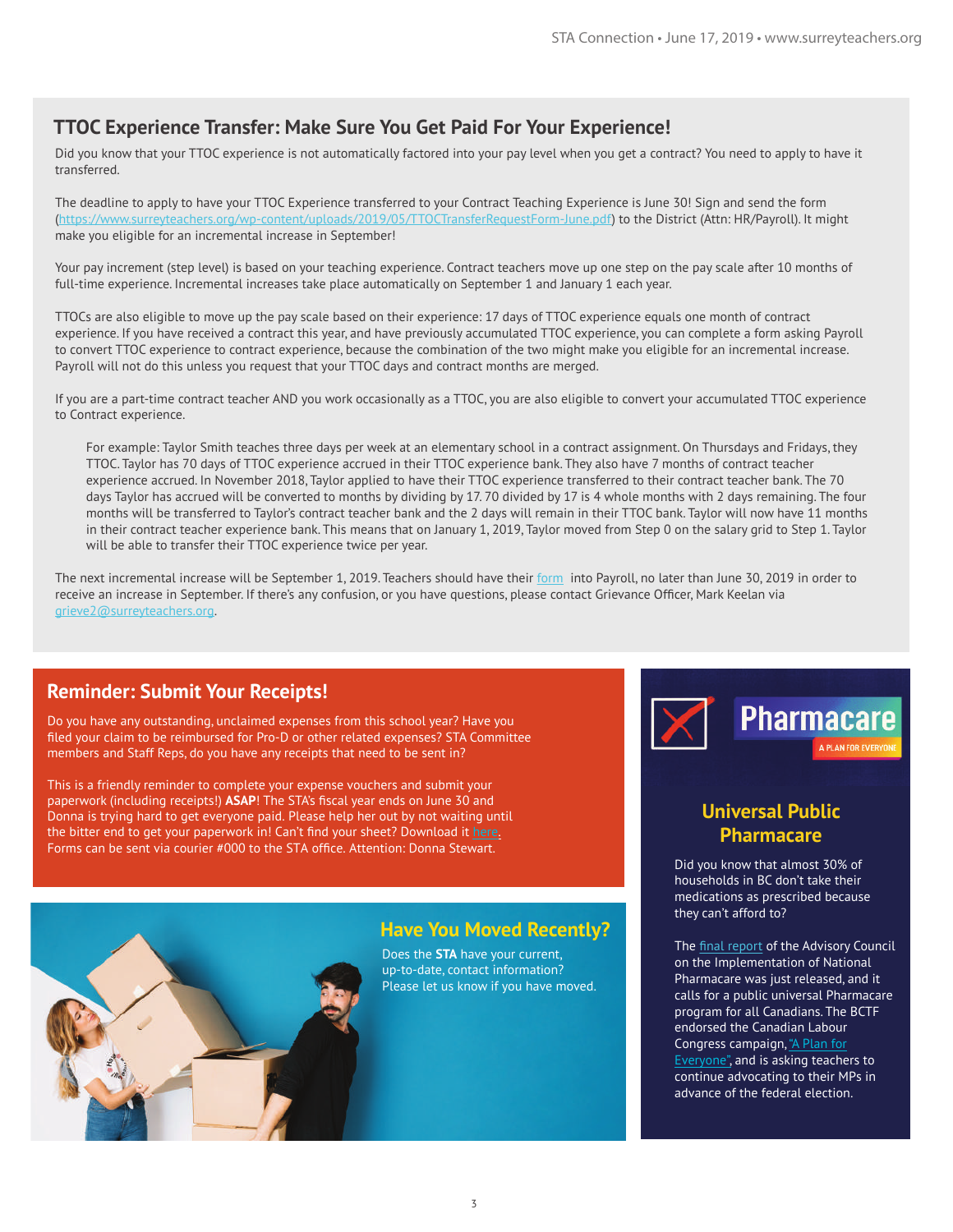# **Opportunity for Members: Full-time Staff Positions at ARC Foundation to support SOGI 123**

ARC Foundation is looking for [3 full-time staff members](https://www.sogieducation.org/careers) to join their team in support of SOGI 123. Do you want to create real, impactful systemic change that supports students of all sexual orientations and gender identities? Are you passionate about human rights, inclusive education, SOGI efforts, and building community capacity?

#### Positions include:

- [BC SOGI 123 Lead](https://www.sogieducation.org/bc-sogi-1-2-3-1)
- Permanent position
- Experienced not-for-profit program manager
- Build on the achievements of the previous BC SOGI Network Leads
- Facilitate and connect with 70+ SOGI District Leads in peer-to-peer network
- Provide long-term support to the ARC Foundation team
- Starts August 2019

#### [Director, SOGI 123](https://www.sogieducation.org/director-sogi123)

- Lead all SOGI 123 programming across Canada
- Oversee current provincial operations in BC and Alberta
- Work with Executive Director to develop and implement a growth strategy across North America

#### [Director, Community Engagement](https://www.sogieducation.org/director-community-engagement)

- Develop and implement a comprehensive community engagement strategy
- Lead strategic fundraising activities
- Build and maintain relationships with key stakeholders
- Deliver events and oversee internal communications for over 2,000 volunteer educators



We are so proud to be Surrey Teachers and we know there are amazing things happening around the district that we would love to hear about. In the spirit of acts of kindness, we would love for our members to send us a "shout out" about a colleague who inspires you and who you think deserves recognition, whether it is for their kindness, a great resource they shared recently, or an awesome lesson they teach.

#### **This week's shout out is from Katerina Bardouniotis to Vanessa Broadworth:**

*"Shout out to my amazing fellow staff rep, Vanessa Broadworth at Ecole Riverdale Elementary! Vanessa goes above and beyond by responding to staff questions and concerns in a timely manner and goes straight to the source (our lovely STA) when we are both unsure of how to respond. Thank you, Vanessa for taking on this new role with me this year! I couldn't have asked for a more dedicated partner."* 

Thank you Katerina, you and Vanessa are now entered into our monthly draw for a \$25 Indigo! gift certificate. Please submit your "shout outs" to Angela via communications@surreyteachers.org to spread the kindness around our local and for your chance to win a gift card too!



The next BCTF PSA Day will be on October 25, 2019, which is one of our Pro-D Days. Many of the [32 PSAs](https://bctf.ca/PSAs.aspx) already have information available about their Fall 2019 conferences on the [BCTF Pro-D Calendar](https://bctf.ca/PDCalendar/index.cfm?action=month&month=10&year=2019). Now is a good time to register as many have their early bird pricing in effect!



## **WCB Compensation Feedback**

There's a Workers Compensation System Review taking place, and the BCFED is asking for feedback from workers. The [survey](https://engage.gov.bc.ca/workerscompensationreview/) is due on July 19, 2019 at 4 pm.

# **REACH OUT!**

Reach us by phone at 604-594-5353 or via email at sta@surreyteachers.org.

Please do not hesitate to contact the STA office whenever you have a question or concern. We cannot emphasize enough the importance of getting advice from your Union on any employment related issue, even if it's only to confirm information you've received from another source.